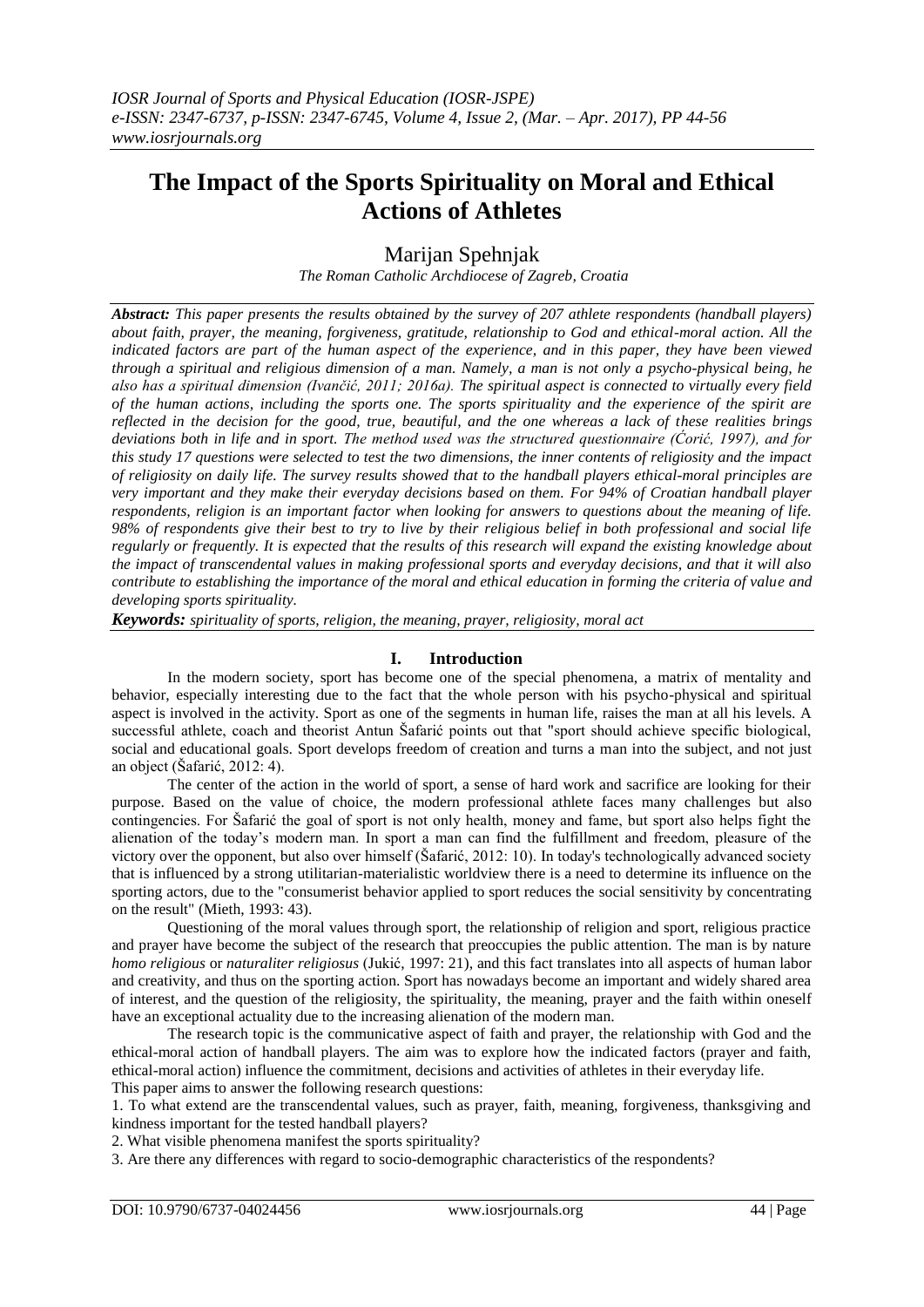### **The theoretical propositions and the definition of the terms**

Although the modern man has for several decades systematically been directed exclusively towards materialistic values, the questions of meaning, religiosity, spirituality, prayer, faith, ethics and moral behavior seem to remain eternal. The research conducted by Brkljaĉić et al. on the attitudes of athletes about ethics in today's sports have shown that athletes recognize ethical moments in sport, in terms of what is and what is not moral, but also point to the inability to define and recognize ethical dilemmas in sport. The authors note the importance of systematic education (Brkljačić-Žagrović; Brkljačić-Beg; Mavrinac; Sorta-Bilajac Turina; Bunjevac and Ĉengić, 2011: 93). Šafarić emphasizes that the importance of ethics in sports must never be forgotten. Morality is considered here to be a human practical and everyday positive attitude towards the athletes themselves, the opponent as well as the environment (Šafarić, 2012: 14). According to Poupard for several decades, radical laicization of the society has systematically been carried out so "the individual and subjective conscience" have been developed (Poupard, 1985, according to Tomasević, 2015: 161) thus producing a crisis of the system that gave meaning. One of the most prominent founders of the sociology of religion Esad Ćimić warns that the "moral crisis the most serious one in terms of its consequences" (Ćimić, 1986: 253). Although the secularization has increased the laicization and has led to a decline in devotional practices, it has not decreased religiosity of man. An influential religiosity scientist Berger points out that today's world is with some exceptions deeply religious (Berger, 2008). According to Perak, the testimony of world religious traditions emphasizes the experience of the holy as a starting sacred dimension of the universal human activity, be it the awakening of Buddha in meditation, Moses' vision of the burning bush, Paul's glare on the road to Damascus, or Mohammed publication of the Koran (Perak, 2010: 237). James W. Fowler (1981) considers religiosity universal and regulated, interactive and social, but also that it depends on education and the environment. Tomislav Ivanĉić says that religiosity is in every human being as an innate ability to search for meaning, and on its basis religions arise (Ivanĉić, 2016a: 123). The European Values Study conducted on the general population in Croatia in 2008 showed that 79% of people consider themselves religious, 10% unreligious, 4% consider themselves to be atheists and 6% of respondents did not know (Ĉrpić and Zrinšĉak, 2010: 10). However, in some countries, studies have shown different results. For example, research on the religiosity of young people in Germany has shown that 42% of young people suspected the existence of God (Brant, 2006 as quoted by Leutar and Josipović, 2008: 405). An international survey conducted in the late nineties in Austria, Croatia and Poland gave similar results. The more economically developed country and the greater degree of modernization of society, the lower the proportion of young people who are religious (Leutar, 2000 as quoted by Leutar and Josipović, 2008: 405). Comparing the terms of religiosity and spirituality, Fukuyama and Sevig (1999) point out that there is no single definition of religion and spirituality. For Duĉkić and Kokorić these terms "often terminological overlap but there are some visible distinctions between them" (Duĉkić and Kokorić, 2014: 426). Hassed describes spirituality as a universal, broader construct that refers to the subjective experience of transcendence that exists outside the religious framework, while religiosity is often characterized by the typical certain rituals within the religious institutions (Hassed as quoted by Duĉkić and Kokorić, 2014: 243). Leutar points out that spirituality today has become a modern word and often brings to mind the esoteric, Eastern religions and new movements (Leutar and Leutar, 2010: 82). Today the understanding of the religious and spiritual aspects of man is crucial. The inner aspect of man, his spiritual dimension, goes beyond the psychological and somatic area. One of the most prominent Croatian Catholic theologian, doctor emeritus Tomislav Ivanĉić explores the functions of the spiritual laws of a man. The research topic of his scientific and therapeutic work is a spiritual soul in man. Through research discipline hagiotherapy he has come up with new cutting-edge knowledge of the man and the laws of the spirit and its functioning. The author points out that this is not yet another psychotherapeutic method that would want to help the man, but an anthropological study of man as a whole (Ivanĉić, 2011: 109-184). Ivanĉić reveals that the spirit tends to his development, but a man experiences the greatest frustration if he does not develop in all its aspects.

Sports spirituality

The man as the main protagonist and actor of sporting activities inevitably spiritualizes sport through his symbolic-communicative dimension. Parry et al. in their book *Sport and Spirituality and introduction* say that sport can be presented through the many aspects of human work, but also say that the spiritual dimension is the base for participation and success in the sport. As scientists and experts, the authors observe sports spirituality through the lens of psychology, ethics, theology and contemporary spirituality (Parry; Nesti, Robinson and Watson, 2007). Many sports sociologists in their studies recognize the interaction between sport and religion and the importance of religion and spirituality in the life of an athlete (Coakley, 2003; Hoffman, 1992; Stevenson, 1991, according to Watson, and Czech, 2005: 26). Watson and Nesti (2005) discuss spirituality in sports psychology, describing that spirituality can be understood in the context of sport, and that it may be included in relationship of counseling and mental preparation. For Kuĉiš and Spehnjak it is important that a person develops the physical, intellectual and spiritual aspect, as it builds and develops as the complete personality (Kuĉiš and Spehnjak, 2015). It is not enough to accept sports activity only as a physical category to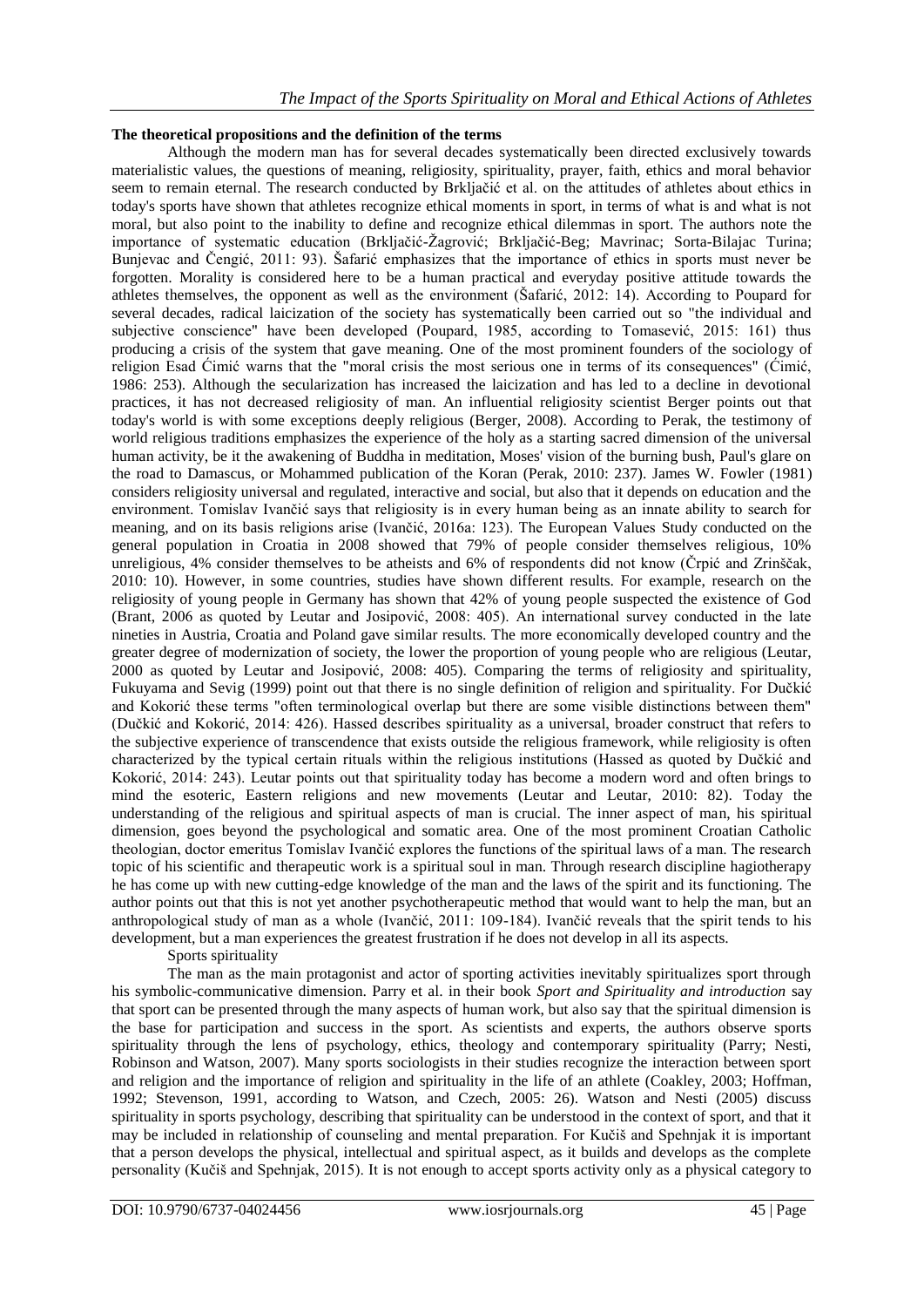achieve sports results, but also to accept it as a spiritual-moral category as it then becomes a source of joy, satisfaction, fulfillment and purpose. Brkljaĉić warns of various temptations of the utilitarian approach which in sport present various risks, such as political or economic interference and winning at any cost (Brkljaĉić, 2007: 232). Such an approach can lead to the development of double standards thus stopping the development of value spheres in a man; a young man is left to the moral disorientation. Today, the young athlete is exposed to distinct physical and psychological stress, demanding training and high expectations. A pragmatic approach to the sport, which is particularly visible in the media public sphere, demands of a young sportsman strength, stability, discipline, order, perseverance and consistency in personal engagement. The demanding sports engagement is for many athletes easier accomplished with faith and prayer as extra power to restore the power. Today scientists conduct numerous research on the effect of prayer as spiritual help to overcome stressful situations, trainings and competition, fears and their own borders (Czech; Wrisberg; Fisher; Thompson and Hayes, 2004; Kuĉiš and Spehnjak, 2015). The results of research on the religiosity of athletes according to Kuĉiš and Spehnjak have showed that 86% of respondents pray always or sometimes before their performance (2015: 43). Faith, prayer and relationship to the transcendent fall into the category of basic human activities and spiritual reality that is revealed through various observable phenomena. Namely, "the phenomenon is a manifest sign, something that can be recognized and through that sign get closer to the knowledge of the hidden source of the sign" (Ivanĉić, 2013: 118). Based on observable phenomena a strong and positive spirituality can clearly be identified in athletes as it stands out through the decision for the moral good, tolerance, self-giving, self-control, perseverance, initiative, sense of duty and responsibility, positive speech, sacrifice, fair play, trust, faith, love, solidarity, overcoming egoistic aspirations. In his studies of the human spirit, Ivanĉić says that the experience of the spirit manifested through the so-called transcendental, i.e. its characteristics, and those are "unum, bonum, verum and pulchrum - one, good, true and beautiful" (Ivanĉić, 2013: 76). Applying the Ivanĉić theory of spirit to the sports area, the lack of transcendental is clearly recognized through the visible phenomena. For example, the lack of truth in cases when the lies and fraud are means in trying to achieve success, when they ignore the rules, take stimulants and drugs, actively or passively rig the results. The lack of goodness is manifested through arrogance, orientation solely towards self-realization and their own interests or turning a blind eye to the needy, negative speech, emphasis on the importance of points and wins. The lack of beauty in the absence of creativity and life optimism. The lack of unity through lack of vision of one's own development, not recognizing their integrity, gifts and talents to be developed, exaggerated individualism, an exclusive focus on their own success without worrying for the success of your team, etc. The causes of many conflict communication situations are in the intrapersonal area. The center of the intrapersonal aspect is the area of the spiritual dimension of man. This center may be underdeveloped, then we can talk about the lack of integrity that can be recognized through the lack of the transcendental. The essence of the spiritual dimension are the steady growth and development. One of the powerful tools for this growth is building positive habits. It is impossible to fight against the negative habits, but by perseverance on an everyday basis and step-by-step building of the positive habits, the negative ones will be eliminated. This persistent effort and goal-oriented behavior leads to victory. Doctor Bruce H. Lipton claims that the habits play a decisive role in human life, since they are stronget than the genetic code. The man himself decides what he will write in his genome (Lipton, 2007). In sports, a man not only wins the competition, but he must also first conquer himself and his shortcomings to reach the unprecedented possibilities, and his spiritual aspect enables him to do so. According to Ivanĉić health spirit is expressed through a decision for good. Goodness is itself a fundamental reality, not just a moral-ethical value. It is a condition for existence, it is absolute and indestructible. The author warns that a man may be a passionate athlete, but "he can also be passionately irritable, passionately devoted to drinking, drugs, gambling, have furious outbursts towards some people; he may be hasty, nervous, restless, resentful, and out of the control and with no limits" (Ivančić, 2013: 103). By the means of the internal intrapersonal aspect a man establishes a connection to the deep center in himself. Any inability to establish connections to the deep center in oneself has its causes in internal disorder that the Christians call an evil or a sin. The modern man rejected the notion of sin as something backward and restrictive. But Jesus says, "Whoever commits sin is a slave of sin" (John 8:34). Since the slave is not free, he cannot break free on his own, but he needs deliverance: "What is impossible with man is possible with God" (Mt 19, 26). The facts that the Christians keep losing the sense of sin and evil, but also have the spiritual category not only the materialist has been proven by the survey conducted in Croatia as part of the international project of *The European Values Study* in 2008. It showed that only 60% of Catholics believe in sin (Blažević, 2014: 23). Migles points out that "the greatest danger of our time is relativisation of everything. Good and evil have become the matter of the personal choice" (Migles, 2016: 16). Man's conflict is in the choice of values, adopting a materialistic and hedonistic worldview and it may drop to a level of just physical or psychological life, but in doing so he "has disabled himself with evil that cannot hear and act as dictated by the spiritual soul." (Ivanĉić, 2013: 88). Apart from sin, various insults, rejection, failure, lack of affection, negative relationships can deeply hurt and crush the inner spiritual strength. Such a person feels extremely hurt and powerless. Pope John Paul II in the encyclical *Salvifici Doloris* emphasizes that spiritual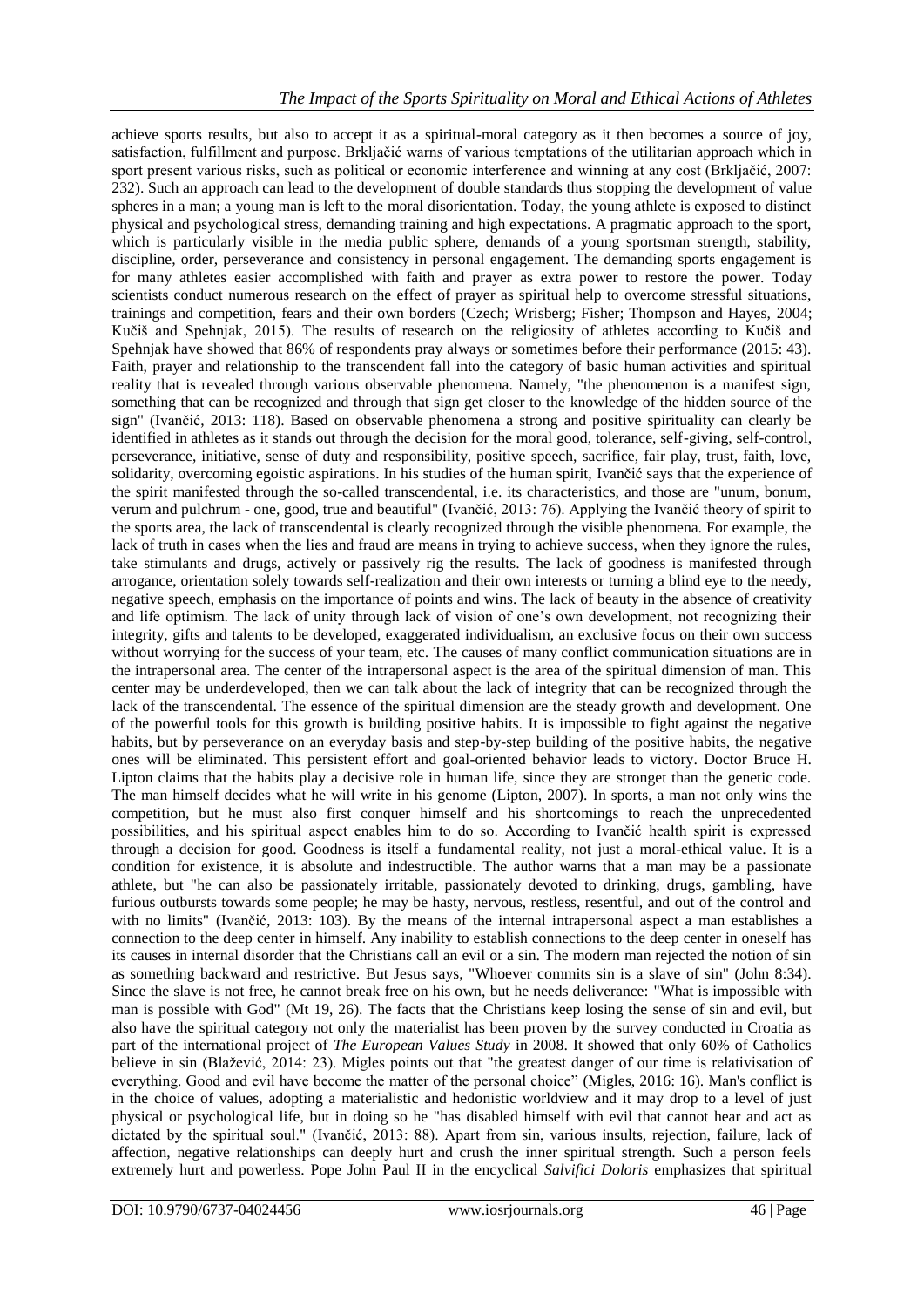suffering is far more difficult than mental or physical suffering, but that it is also the least recognizable (SD 5). The health of spirit is expressed through a decision for good. Focusing on the construction of virtue and virtue leads to a strengthening of the spiritual structure of man. The important positive thoughts, positive speech and orientation to transcendentalism is of crucial importance here. Doctor Lipton, points out that "the positive thoughts have a huge effect on the genes, but only when they are in accordance with the subconscious programming. The negative thoughts have an equally powerful effect" (Lipton, 2007: 31). The task of every person is to recognize their value, discover their originality and meaning of existence. Only by doing so his development will be immense as well as the fruits of his work, creativity and creation. Such a man will enrich the sports by being himself and with his gifts and the sport will become an art. Since man is the highest value, regardless of race, gender, religion, culture to which it belongs, the job he is in, no matter how successful or less successful he is, recognizing the man as the greatest achievement of the ability is the highest level of the capability of the human spirit.

### **Hypotheses**

The paper starts with a man as complex and ontological whole being. Based on the set objectives through theoretical and empirical part of the work the following hypotheses are defined:

H/1 The complexity of man consists in the psycho-physical and spiritual dimension. In order to accomplish himself meaningfully, he must grow, thrive and prosper through every of his aspects.

H/2 Faith, prayer, searching for meaning, thanksgiving, forgiveness, relationship with God and his commandments affect the intrapersonal aspect of man, shape his attitudes and influence the moral-ethical action. H/3 There was no statistically significant difference in the average scores given to gender.

### **Research methods**

To determine the intensity of faith, prayer, thanksgiving, forgiveness, relationship to the transcendent, it is necessary to access the empirical research. The basic research method is the method of the survey. As a basic research tool, the questionnaire on dimensions of religiosity and its impact on daily life was selected. The above mention questionnaire was compiled by Šimun Šito Ćorić based on many years of experience, taking into account the underlying psychological and theological knowledge, and it appears in its present form after additional expert advice and training. The questionnaire was based on studies that are relevant to this case measurements (C.Y. Glock and R. Stark, 1965, 1966 and M. King and R. Hunt, 1967, 1969). Although it was intended for the population of Catholic tradition, with a few adaptations it can easily be applicable to other Christian communities and other religions (Ćorić, 1997: 274-275). The respondents will use the method of selfperception to assess their attitudes toward faith, prayer, the sense of God, the influence of moral values on everyday decision-making process. For the purposes of this study the selected variables were used and they referred to two thematic areas: A) indoor facilities religiosity and B) the impact of religiosity on daily life. 13 questions were selected for the questionnaire, and the results were presented in the form of scales of one to four, and mostly were read as follows:  $(1 = never, 2 = sometimes, 3 = often, 4 = regularly)$ .

### **Sample**

The study was conducted in collaboration with the *Zagreb Handball Association* in the period from May to October 2016. Upon the arrival to the club the surveys were handed to the athletes. The right to obtain information of respondents was respected. Furthermore, they gave the consent to participate in the survey and the anonymity of respondents had been guaranteed. The emphasis was put on the fact that the survey is a contribution exclusively to the scientific discourse. The study included all clubs within the jurisdiction of the Zagreb Handball Federation, and included 19 male handball clubs ( $RK = HC$  handball club,  $\angle ZRK = FHC$  female handball club - RK PPD Zagreb, RK Dubrava, RK Medvešĉak, RK Maksimir Pastela, MRK Metalac, MRK Sesvete, RK Zg-Dubrava, RK Zagorica, RK Odema, RK Rekreativac, RK Trnje, RK Pavleki, RK Libra Tehniĉar, RK Silent, RK Bundek Novi Zagreb, RK Rudeš, RK Sesvete-Zagreb, RK Jelenovac, RK Agram), 7 female handball clubs (RK Lokomotiva, RK Sesvete Agroproteinka, RK Trešnjevka, ŽRK Dubrava, RK Libra Tehniĉar, RK Rekreativac, RK Breza) as well as 4 handball clubs located outside the city of Zagreb but still are the members of the Zagreb Handball Federation (RK Zlatar Bistrica, ŽRK Zagorec, RK Bedekovčina, RK Zabok).

The survey was conducted on a sample of  $N = 208$  respondents. With regard to the gender 53% were male and 46% female respondents. In this sample, it is mainly younger respondents aged between 18 and 25 years (92%), mostly with secondary education (86%), with the residance in a town (92%) and unmarried (94%) and middle class (84%).

The research results are limited to the Zagreb County and are indicative but given the specific population and complex research they can be integrated in the whole Croatian area and the wider European area.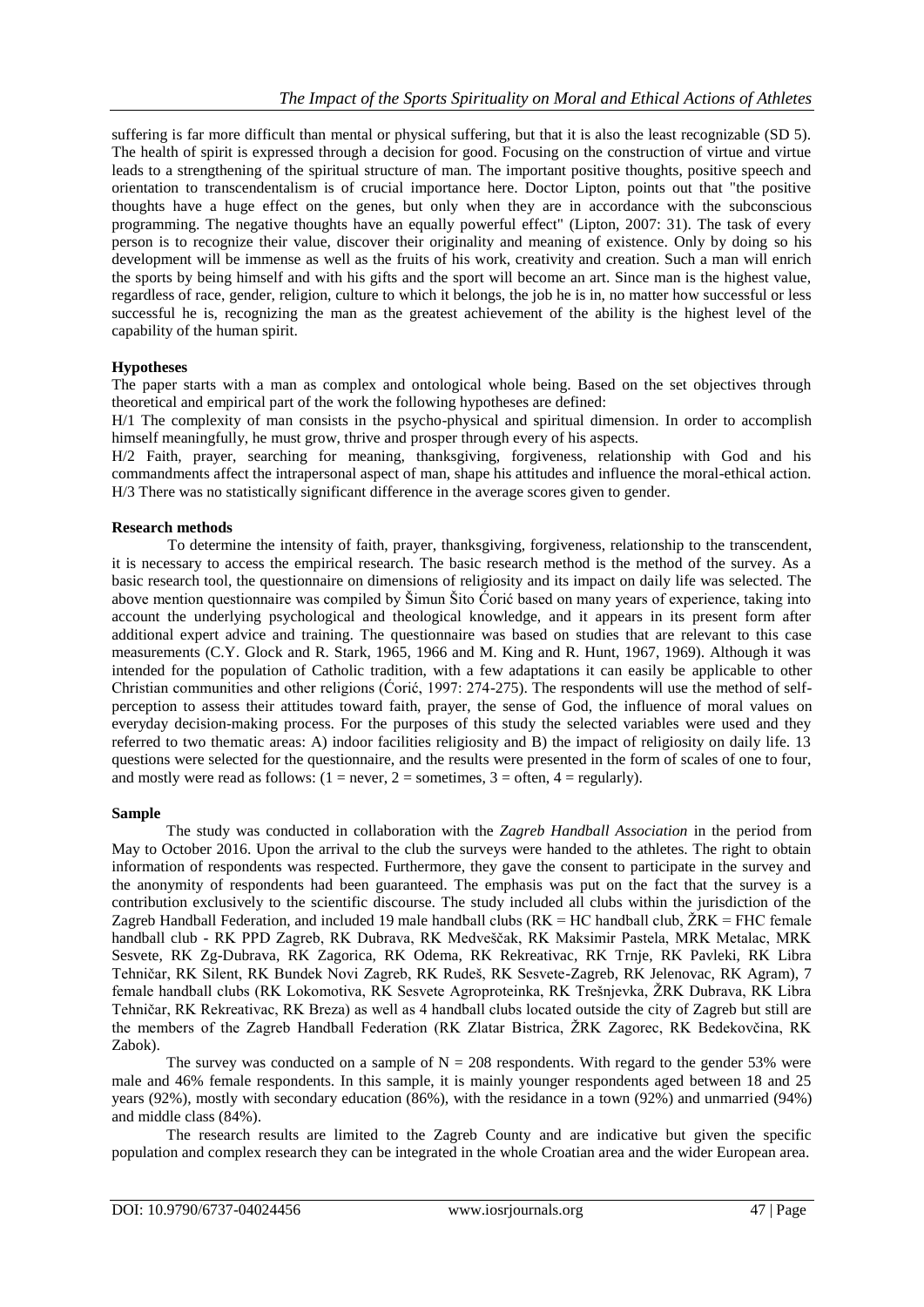### *Faith and meaning*

### **II. Research Results**

Faith is a spiritual commitment, the inner and individual reality which directs and determines the external action. Religion monitors a person's entire life, affects the perception of the world, life, worldview and the meaning of life. Fowler (1981) understands religion as a universal human phenomenon whose content is not necessarily associated with religiosity. His theory of human development and degrees of faith or religiosity is quite significant. Shiah et al. (2015) point out that the search for the meaning of life, especially in difficult life situations, is one of the greatest human motivation driven by a man. The respondents were asked to estimate how often they turn to religion as a particularly important factor when looking for answers to questions about the meaning of life.

1. (A) *How often is the faith important in responding to questions about the meaning of life?*

|                                                              |       | .       |
|--------------------------------------------------------------|-------|---------|
| <b>Table 1.</b> The faith is very important in responding to | Total | Portion |
| questions about the meaning of life                          |       |         |
| never                                                        |       | 1%      |
| sometimes                                                    | 10    | 5%      |
| often                                                        | 87    | 42%     |
| regularly                                                    | 109   | 52%     |
| Total                                                        | 208   | 100%    |

The analysis of the results (Table 1) shows that the faith is regularly or often important for 94% of respondents as a source of answers to questions about the meaning of life. Religion has no effect on the 1% of the surveyed athletes and sometimes has an impact on 5% of the respondents. The total average rating of all respondents is  $M = 3.46$ . According to the differences in gender there is no significant difference in the responses to this question.

### *Prayer in the case of need*

Prayer is the most widespread religiously motivated activity (Ćorić, 1997: 52). Every athlete sometimes faces crises, fears, stress conditions and their own limits. Respondents were asked to estimate how often in need or distress pray to God.

| Table 2. In the case of need or distress pray to God | Total | Portion |
|------------------------------------------------------|-------|---------|
| never                                                |       | 0%      |
| sometimes                                            |       | 1%      |
| often                                                |       | 28%     |
| regularly                                            | 147   | 71%     |
| Total                                                | 207   | 100%    |

2. (A) *How often do you in the case of need or distress pray to God?*

The results show that 99% of respondents frequently or regularly pray in the case of need or distress. Only 1% of respondents prays sometimes, none of the respondents answered negatively to this question. The total average rating of all respondents was  $M = 3.7$  and the differences in the average scores (t-test for independent samples - Figure 2. 1.) are significant according to gender and it shows that women ( $m = 3.82$ ), on average, are more likely than men (m = 3,59) to pray in case of need and distress (t = -3,522; p <0.001).



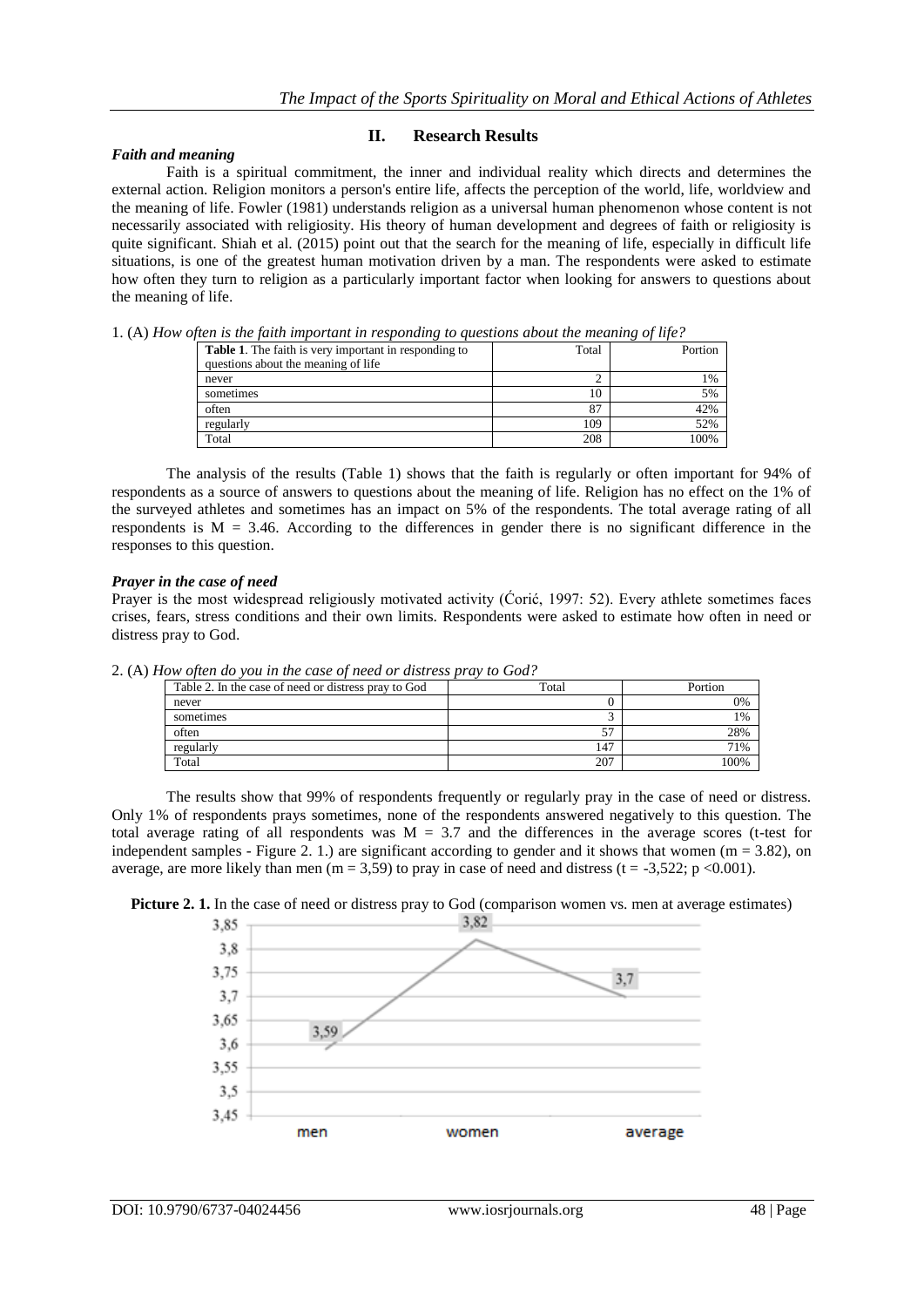### *God's will*

The intimate companionship with God, the trust in his providence brings inner freedom and peace in everyday decision making. The respondents were asked to estimate how often during everyday decision making they wonder what God wants.

| rrow open when making ever juay accisions, ao you wonder what God wants. |       |         |  |  |  |
|--------------------------------------------------------------------------|-------|---------|--|--|--|
| Table 3. How often when making everyday decisions, do you wonder         | Total | Portion |  |  |  |
| what God wants?                                                          |       |         |  |  |  |
| never                                                                    |       | 0%      |  |  |  |
| sometimes                                                                | 25    | 12%     |  |  |  |
| often                                                                    | 44    | 21%     |  |  |  |
| regularly                                                                | 136   | 66%     |  |  |  |
| Total                                                                    | 206   | $00\%$  |  |  |  |

3. (B) *How often when making everyday decisions, do you wonder what God wants?*

The analysis of the results (Table 3) shows that 66% of respondents regularly when making everyday decisions ask themselves what God wants, and yet 21% do that often, so for the vast majority of respondents (87%) considering the God's will is a very common practice when making everyday decision. 12% of respondents it does so sometimes, and only one respondent claimed never to do so. The total average rating of all respondents is  $M = 3.53$  with no difference in regard to gender.

#### *Do good*

There us is a natural mechanism of satisfaction to do someone good inside every man. Therefore, we asked the respondents to estimate how often they try to do good even to those they know will not do well in return.

4. (B) *I try to do well even to those I know will not do well in return.*

| Table 4. Try to do well even to those they know will not do well in return | Total | Portion |
|----------------------------------------------------------------------------|-------|---------|
| never                                                                      |       | 0%      |
| sometimes                                                                  |       | 2%      |
| often                                                                      | 103   | 50%     |
| regularly                                                                  | 99    | 48%     |
| Total                                                                      | 207   | 100%    |

The results show (Table 4) that 48% of respondents regularly seek to help without the expectation of the people returning the favour, and 50% do it often, so for the vast majority of respondents (98%) this is a very common practice. 2% of respondents do this sometimes. None of the respondents commented that they would not do good even to those they knew would not do well in return. The total average rating of all respondents is  $M = 3.45$  and differences in average scores (t-test for independent samples - Figure 4, 1.) is significant in terms of gender and reveals that women  $(m = 3.64)$  on average are more often prone to do good even to those they know will not do well in return when compared to men  $(m = 3.3)$  (t = -4.695, p <0.001).





### *Religious belief*

In this modern society marked by utilitarian materialist mentality it is not easy to truly carry out their own religious views and beliefs in daily and professional life. Respondents were asked to estimate how often they live by their religious beliefs and in their professional and social life.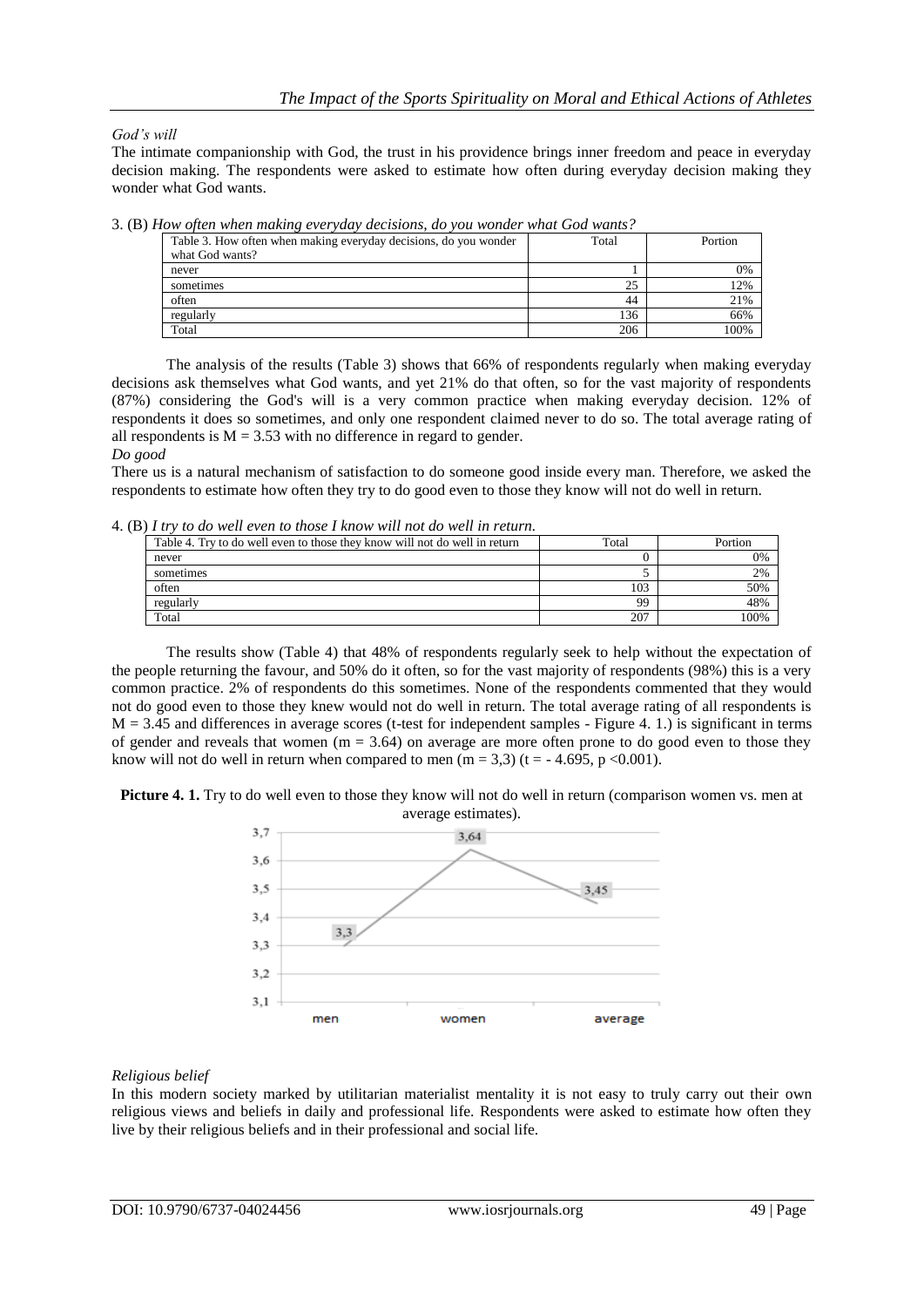|  |  | 5. (B) Life in accordance with my religious beliefs and in my professional and social life. |  |  |  |  |  |  |
|--|--|---------------------------------------------------------------------------------------------|--|--|--|--|--|--|
|  |  |                                                                                             |  |  |  |  |  |  |

| Table 5. Life in accordance with my religious beliefs and in my professional | Total | Portion |
|------------------------------------------------------------------------------|-------|---------|
| and social life                                                              |       |         |
| never                                                                        |       | 0%      |
| sometimes                                                                    |       | 2%      |
| often                                                                        | 84    | 42%     |
| regularly                                                                    | 113   | 56%     |
| Total                                                                        | 202   | 100%    |

The results show (Table 5) that 56% of respondents regularly tries to live according to religious beliefs in both their professional and social life, 42% do so often, so for the vast majority of respondents (98%) this is a very common practice. 2% of respondents do so sometimes. The total average rating of all respondents is  $M =$ 3.53 and differences in average scores (t-test for independent samples - photo 5. 1) are significant in terms of gender and reveals that women  $(m = 3.64)$  on average are more often prone to live by their religious belief professional and social life when compared to men  $(m = 3.44)$   $(t = -2.567, p < 0.001)$ .





#### *Decalogue*

6. (A) *Do they consider the life in accordance to the 10 Commandments obsolete?*

Every religion requires its followers to adhere to certain ethical principles. Decalogue or 10 Commandments is a basic code of morality recognized as a moral foundation in Judaism, Christianity and Islam (Brnĉić, 2006). Respondents were asked to assess whether the behavior in accordance with the 10 Commandments is obsolete.

| Table 6. Consider the life in accordance to the 10 Commandments obsolete | Total | Portion |
|--------------------------------------------------------------------------|-------|---------|
| totally agree                                                            |       | 0%      |
| partially agree                                                          |       | 1%      |
| mostly agree                                                             | 4.    | 22%     |
| disagree                                                                 | 159   | 77%     |
| Total                                                                    | 207   | 100%    |

In Table 6 the results show that 77% of respondents express complete disagreement with the statement that the 10 Commandments is obsolete, and another 22% partially disagree. Therefore, for the vast majority of respondents (99%) the life in accordance with the God's Commandments is not obsolete. The total average rating of all respondents is  $M = 3.75$  with no difference in terms of gender. *Moral Action*

7. (B) *When you are absolutely sure that no one will discover it, will you take something not yours or will you commit a fraud?*

Fraud and falsehood are against the common good and the moral code. Respondents were asked to estimate how often they tend to take something not theirs or commit a fraud when sure no one will discover that.

| Table 7. Take something not yours or will you commit a fraud | Total | Portion |
|--------------------------------------------------------------|-------|---------|
| when sure no one will discover that.                         |       |         |
| never                                                        |       | 0%      |
| sometimes                                                    |       | 3%      |
| often                                                        | 74    | 36%     |
| regularly                                                    | 128   | 62%     |
| Total                                                        | 208   | 00%     |

DOI: 10.9790/6737-04024456 www.iosrjournals.org 50 | Page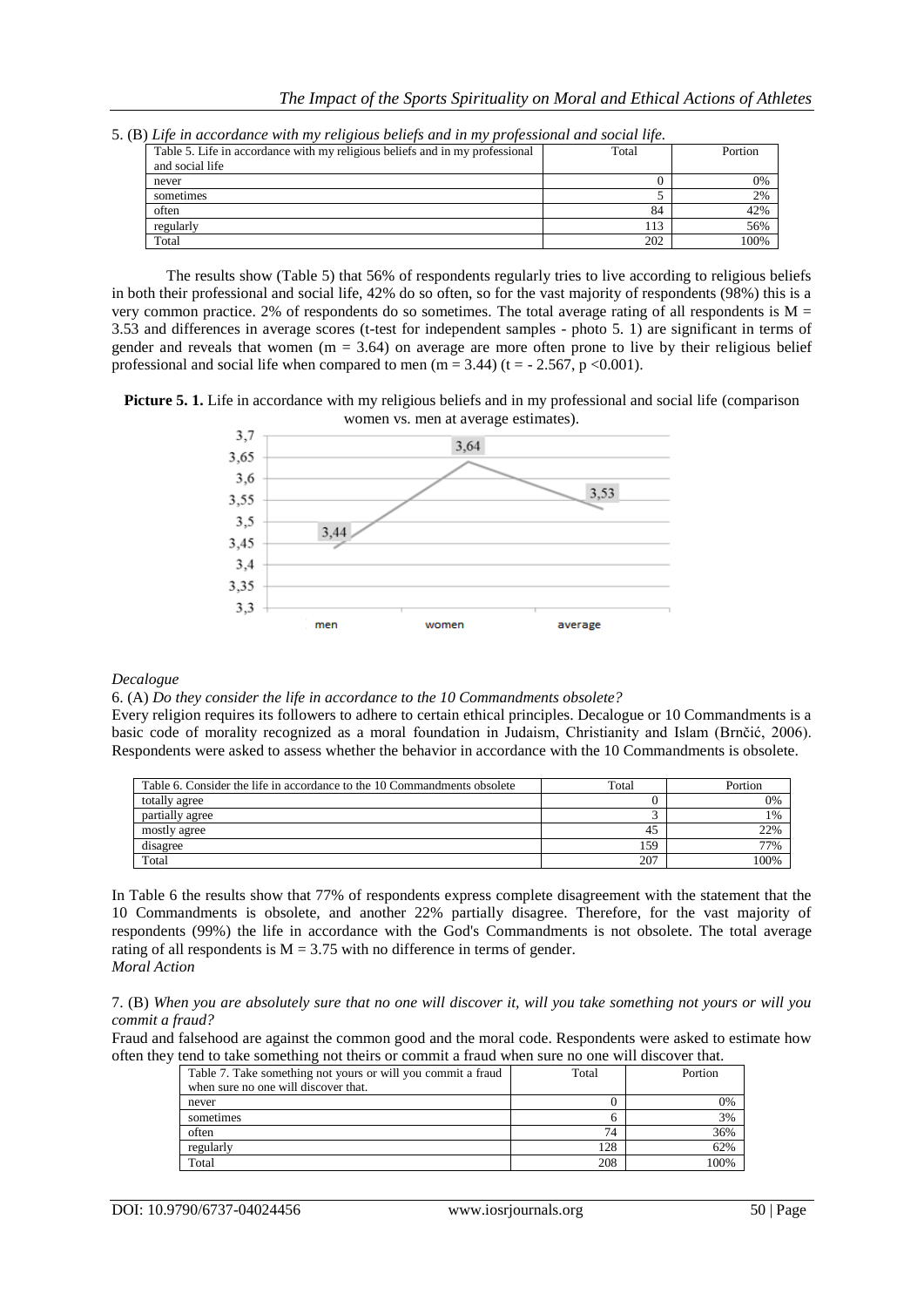The results show (Table 7) that 62% of respondents would never take something not theirs or commit a fraud when sure no one will discover that. However, 36% of respondents will take or cheat sometimes and 3% of respondents often do so. The total average rating of all respondents is  $M = 3.59$  with no difference in terms of gender.

### *Gratitude*

8. (A) *Do you give thanks to God when you experience something exceptionally good or nice?*

Thanking is a virtue of a conscious person who knows that everything they have is a gift. Respondents were asked to estimate how often thank God when they give thanks to God when you experience something exceptionally good or nice.

| Table 8. Do you give thanks to God when you experience something | Total | Portion |
|------------------------------------------------------------------|-------|---------|
| exceptionally good or nice?                                      |       |         |
| never                                                            |       | 0%      |
| sometimes                                                        |       | 2%      |
| often                                                            | 91    | 44%     |
| regularly                                                        | 111   | 54%     |
| Total                                                            | 206   | 100%    |

The results show (Table 8) that 54% of respondents regularly thanked God when they experience something exceptionally good or nice, and 44% do it often, so for the vast majority of respondents (98%) this is a very common practice. 2% of respondents are grateful sometimes. The total average rating of all respondents is  $M = 3.52$ , and the differences in the average scores (t-test for independent samples - Figure 8. 1.) are significant in terms of gender and reveals that women  $(m = 3.45)$  on average are less prone to give thanks to God during very nice event when compared to men (m = 3.58) (t = 1.664, p < 0.05).

Picture 8. 1. Give thanks to God when experiencing something exceptionally good or nice (comparison women vs. men at average estimates).



### *Forgiveness*

9. (A) *Do they pray God for forgiveness if they make mistakes?*

Proverb says that to err is human and to forgive is divine – and to ask for forgiveness. According to Ivanĉić it is simply impossible not to make a mistake. By justifying oneself and defending from criticism and the warnings, evil remains in the man. Admitting an error is a ticket to the truth and thus in freedom (Ivanĉić, 2016a: 93). Respondents were asked to estimate how often they pray to God for forgiveness if they make mistakes.

| Table 9. Praying for forgiveness if making a mistake | Total | Portion |
|------------------------------------------------------|-------|---------|
| never                                                |       | 0%      |
| sometimes                                            | 1 U   | 5%      |
| often                                                | 86    | 44%     |
| regularly                                            | 101   | 51%     |
| Total                                                | 197   | 00%     |

Table 9 shows the results that 51% of respondents regularly asks God for forgiveness if they make a mistake, and 44% do it often, so for the vast majority of respondents (95%) this is a very common practice. 5% of respondents sometimes pray for forgiveness. The total average rating of all respondents is  $M = 3.46$  with no difference in terms of gender.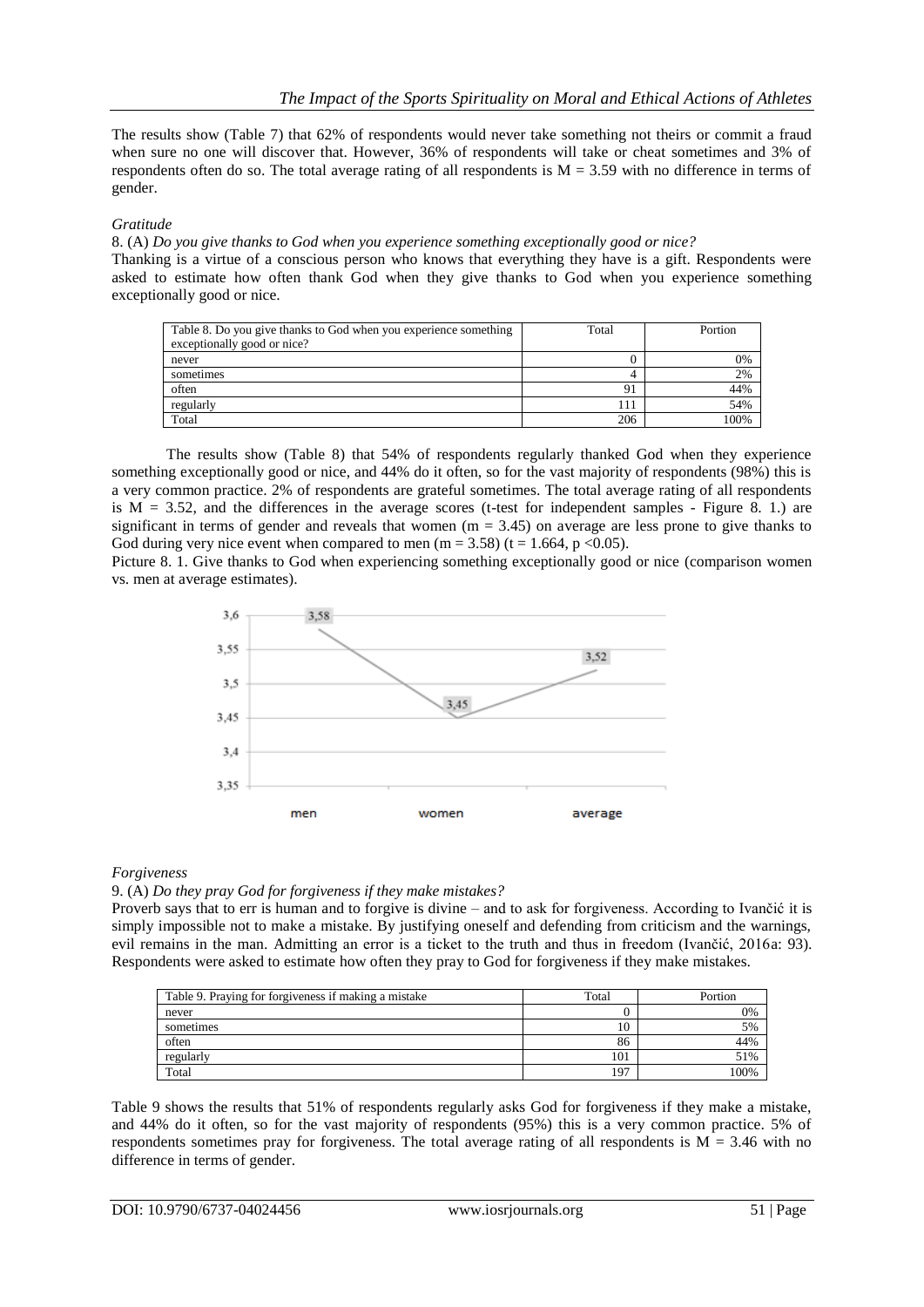### *Denying your religious belief*

10. (B) *Willingness to publicly deny their religious belief*

Freedom of religion is one of the fundamental human rights including freedom of expression of their faith. Respondents were asked to assess in what situations they might deny their religious beliefs publicly.

| Table 10. Willingness to publicly deny their religious belief | Total        | Portion |
|---------------------------------------------------------------|--------------|---------|
| any time                                                      |              | 0%      |
| in greter need                                                |              | 11%     |
| in case the existance was in danger                           | $2^{\prime}$ | 15%     |
| in case the life itself was in danger                         | 154          | 74%     |
| Total                                                         | 208          | 100%    |

As it can be seen in Table 10, the results show that 74% of respondents would publicly deny their religious beliefs only when it comes to protecting their life or their loved ones, and 15% in the case of their endangered existence or their loved ones, so the vast majority of respondents (89%) is ready to deny their religious beliefs only in extreme situations. 11% of respondents would do so in case of the greater need. The total average rating of all respondents is  $M = 3.63$  with no difference in terms of gender.

### *Satisfaction with oneself*

#### 11*.* (B) *The level of satisfaction with oneself*

Overcoming the challenges and achieving their goals, help build self-confidence and satisfaction with oneself. Respondents were asked to assess whether they are satisfied with themselves when thinking about themselves (who they are, what they are and what are).

| Table 11. When thinking about myself (who I am, what I am and | Total | Portion |
|---------------------------------------------------------------|-------|---------|
| what I am like)                                               |       |         |
| not satisfied at all                                          |       | 0%      |
| mostly satisfied                                              |       | 1%      |
| more satisfied than not                                       | 79    | 38%     |
| very satisfied                                                | 126   | 61%     |
| Total                                                         | 208   | 100%    |

In Table 11 the results show that 61% of respondents are very satisfied with themselves, and 38% are more satisfied than dissatisfied, so the vast majority of respondents (99%) expressed a high degree of satisfaction with themselves. None of the respondents expressed they were not satisfied at all. 1% of respondents said they are mostly satisfied. The total average rating of all respondents is  $M = 3.59$  with no difference in terms of gender.

### *Love to God and your neighbour*

12. (B) *The effort to maintain order: "Love God with all your heart and your neighbor as yourself."*

Love is the foundation of every religion. Love is the fullness of the Decalogue. To strive to love means to strive for perfection. Respondents were asked to estimate how often they try to live by the order "Love God with all your heart and your neighbor as yourself."

| Table 12. The effort to maintain order: "Love God with all your heart | Total       | Portion |
|-----------------------------------------------------------------------|-------------|---------|
| and your neighbor as yourself"                                        |             |         |
| never                                                                 |             | 0%      |
| sometimes                                                             |             | 3%      |
| often                                                                 | $7^{\circ}$ | 35%     |
| regularly                                                             | 130         | 63%     |
| Total                                                                 | 208         | 00%     |

In Table 12 the results show that 63% of respondents regularly try to keep the commandment of love for God and their neighbor, and 35% is trying to keep it often, so for the vast majority of respondents (97%) this is a very common practice. 3% of respondents do it sometimes. The total average rating of all respondents is  $M =$ 3.60 with no difference in terms of gender.

#### *The sense of God's presence*

#### 13. (A) *The sense of God's presence*

Man is a psycho-physical as well as spiritual being. It is the spirit that enables the man to communicate with God (Ivanĉić, 2016a). Respondents were asked to assess how often they are found in situations where they feel God's presence and influence.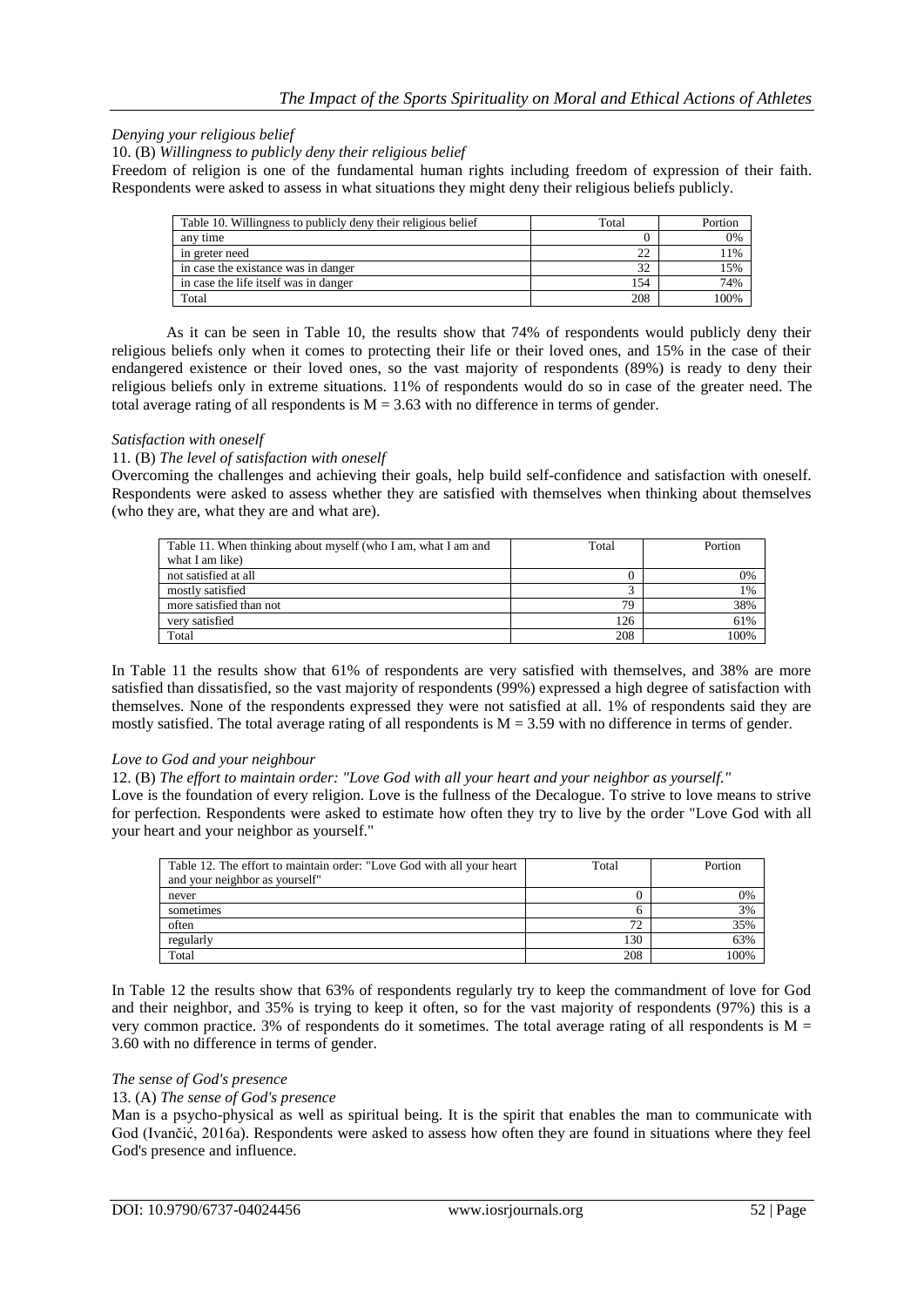|                                                            | Total    | Portion |
|------------------------------------------------------------|----------|---------|
| Table 13. There are moments when they sense God's presence |          |         |
| never                                                      |          | 0%      |
| sometimes                                                  |          | 1%      |
| often                                                      | -87      | 42%     |
| regularly                                                  | $11^{7}$ | 57%     |
| Total                                                      | 207      | 100%    |

In Table 13 the results show that 57% of respondents regularly feel the presence of God, and 42% felt it often, so for the vast majority of respondents (99%) the sense of God's presence is a regular or frequent occurrence. The total average rating of all respondents is  $M = 3.55$  and the differences in average scores (t-test for independent samples - Figure 13.1.) are significant in terms of gender and show that women ( $m = 3.66$ ), on average, are more likely feel that way when compared to men ( $m = 3.45$ ) to ( $t = -2.875$ ;  $p < 0.01$ ).

Picture 13. 1. The level of sensing of God's presence (comparison women vs. men at average estimates).





Self-realization, self-confidence, progress and growth in all segments are extremely important for every athlete. The purpose of the first hypothesis was to point out the complexity of the human being which consists of his psycho-physical and spiritual dimension that seeks to grow. In order to grow sensibly, a man must grow, thrive and develop through every aspect. When asked how the respondents are satisfied with themselves, 61% of respondents are very satisfied, 38% more satisfied than not, only 1% of the respondents are mostly satisfied with themselves. The high levels of satisfaction among other things includes the religious and spiritual development of the athletes surveyed as well as the commitment to good.

The obtained data show that faith, prayer, searching for meaning, thanksgiving, forgiveness, an encounter with God, commitment to good are an integral aspect of human experience and activity. All the indicated factors are in direct connection with the religious and spiritual experience inherent to the anthropological dimension of man. As the results show a very high percentage of handball players who consider these factors an important part of their experience, we can confirm the second hypothesis about the importance of the specified factors when making decisions. When asked *How often is the faith important in responding to questions about the meaning of life*, 94% of respondents their belief is regularly or often a source of answers to questions about the meaning of life. Comparing these results with the research results from 2014 involving football players, basketball players, volleyball players, water polo players and track and field athletes, when answering the question if *the faith helps in the sport*, the results showed that the respondents always (55%) or at least sometimes (38%) leaned on the power of faith (Kuĉiš and Spehnjak, 2015: 43).

The European Values Survey (2008) conducted on the general population in Croatia questioning attitude toward religion, asked the question if the faith comforted them and encouraged them and 73% of respondents answered affirmatively, *I do not know* was the response of 7% of respondents and 20% of respondents claimed religion did not encourage them (Ĉrpić and Zrinšĉak, 2010: 12). Although the comparison of the general population with the tested sample of the handball players in this paper can only be conditional, it is interesting that the comparison indicates a high percentage of the total population in which a total of 27% of the respondents consider that religion does not encourage them or they do not know, whereas only 1% of the tested handball players said that their faith was never important in the answers to the meaning of life and 5% said that religion was sometimes essential. Terry Jonas Egli (2013) in his thesis brings an interesting fact stated by Storck, Koksky, Silvestri and Storch (2001) and Storch, Roberti, Bravata and Storch (2004) who found that athletes are more religious than non-athletes (Terry Jonas Egli, 2013: 58). One of the causes of the greater religiosity of the athletes certainly lies in the fact that the sport today has become a highly profitable reality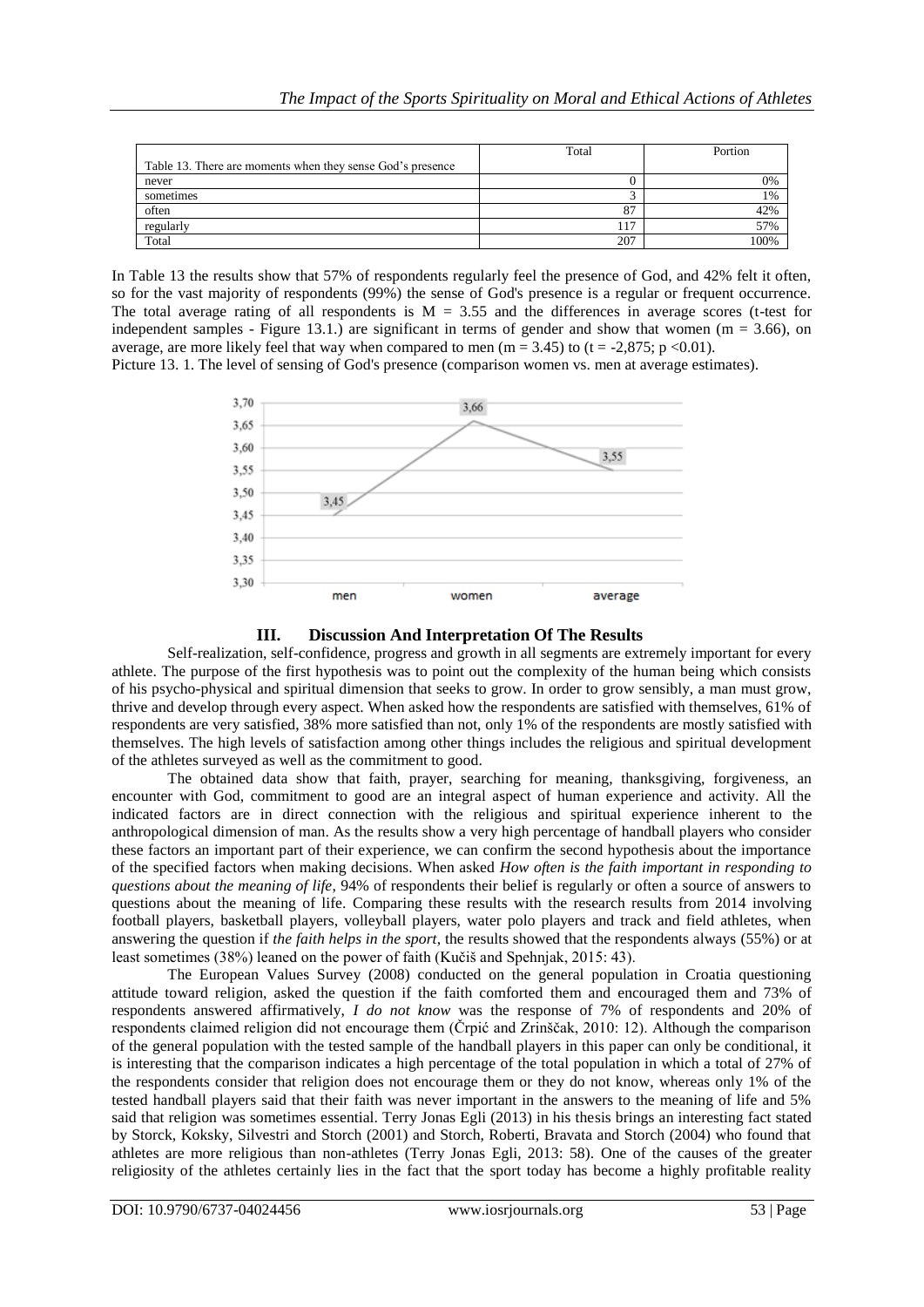which contains specific lifestyle with constant pressure, uncertainty in spite of all the efforts that have been made, the struggle for survival in conditions of strong competition. The modern professional sport has become a kind of a warfare, a warfare in peace. Through sports activities there is a struggle against rivals, but also against oneself. When it comes to professional sports, then it is a struggle for the realization of their own existence. Only at the spiritual level man can cope with the challenges that go beyond his limits and possibilities. Prayer is an important indicator of personal religiosity, 71% of respondents regularly prays in the cases of need or distress, and 28% of respondents pray often. For handball players that were surveyed the reliance on God's will and living according to God's 10 Commandments is extremely important. 66% of respondents wonder what God wants when making everyday decisions, and 21% of them do it often. The research results show that the experience of God's closeness is very close to the subjects. When asked whether there are situations in which they feel the presence of God, 57% of respondents regularly feels the presence of God, 42% feel it often, and 1% sometimes. It is interesting that none of the respondents provided a negative reply, or claimed they had never felt the presence of God. These answers lead us back to Victor Frankl's thought who claims that just "asking for the meaning means to be religious" (Frankl, 2001: 81).

For the respondents, the ethical-moral principle is extremely important and it is on their foundations that they make everyday decisions. Living according to God's commandments is for them very current and should not be considered obsolete. The following question: *When you are absolutely sure that no one will discover it, will you take something not yours or will you commit a fraud*, was answered by 62% of respondents negatively (*never*), 36% of them do it sometimes and 3% of them often. The replies *sometimes* and *often* imply a possibility to opt for a lie or fraud if a situation calls for it. Only a strong positive intrinisic motivation and a clear positive attitude can withstand the challenges of external situations. Only exclusively identifying the *good*, the internal need and motivation directs and empowers a man for good. By exploring the views of professional and recreational athlete respondents on the ethics of today's athletes, Brkljaĉić et al. showed that 6.1% of respondents completely agree that athletes are ethical, while 37.4% of respondents agree with this statement. A high percentage of 44.4% of respondents have no opinion on the above claims, 11.1% of respondents disagree with the statement that athletes are ethical, while 1% of the respondents fully disagree with this statement (Brkljaĉić et al., 2011: 98).

When asked if they *try to do well even to those they know will not do well in return*, 48% of respondents regularly tries to help and do good, 50% do so often and 2% at times. To err, forgive or admit mistakes is all a part of the experience a man is exposed to on everyday basis, but these situations burden and cause discomfort and guilt. According to Ivanĉić to *forgive* is not only the ethical principle but also a spiritual remedy. The hatred destroys the body as well, not only the psyche. By forgiving a man frees himself from hatred, becomes free and can function as a whole human being (Ivanĉić, 2016b: 11). The following question: *Do you pray God for forgiveness if you make mistakes*, was answered *regularly* by 51% of respondents, *often* by 44% and sometimes by 5%.

With regard to gender, the third hypothesis that there is no statistically significant difference in the average scores given to gender can partially be confirmed. For answers to five questions (out of 13 questions) there is an evident difference in the average according to the gender. For example, women do good to those who know that they will not do good in return ( $m = 3.64$ ) compared to men ( $m = 3.3$ ). Men are not reluctant to admit a mistake and apologize if necessary ( $m = 3.76$ ) when compared to women ( $m = 3.64$ ).

### **IV. Conclusion**

Using the method of self-perception handball players were asked to assess their own attitudes toward faith, prayer, meaning, relationship with God, and the impact of moral values in everyday decisions. The obtained results show that for the tested handball players faith, prayer and God's commandments are the inner force that directs and determines external actions and gives meaning to everything they do. The results show that faith is regularly or often important for 94% of respondents when reflecting on the meaning of his life. 99% of respondents pray in the case of need or distress regularly and often, 87% wonder what God wants when making everyday decisions regularly or often. Only 1% of respondents believe the 10 Commandments of God obsolete, but 99% of respondents do not agree at all or mostly disagree with that statement. When the respondents evaluated how prone they are to taking something not theirs or commit a fraud if sure that no one will discover that, 62% of respondents said they would never do so. For 3% of it is a common practice, and the remaining 36% replied sometimes implying that in a given situation they would do so. In today's world, which is centered towards the materialistic values and in which sport often becomes a means of materialistic gain, it is not easy for the young athletes to resist all the challenges and opportunities, including the negative ones such as lies, deceit, unsportsmanlike conduct and so on. These results show how important the education is at all levels for a number of negative challenges which young athletes are exposed to. At the same time the obtained selfassessment results of respondents identify their desire and focus to good and positive communication with people and with God. In order to make the positive initial direction of young athletes their life accomplishment,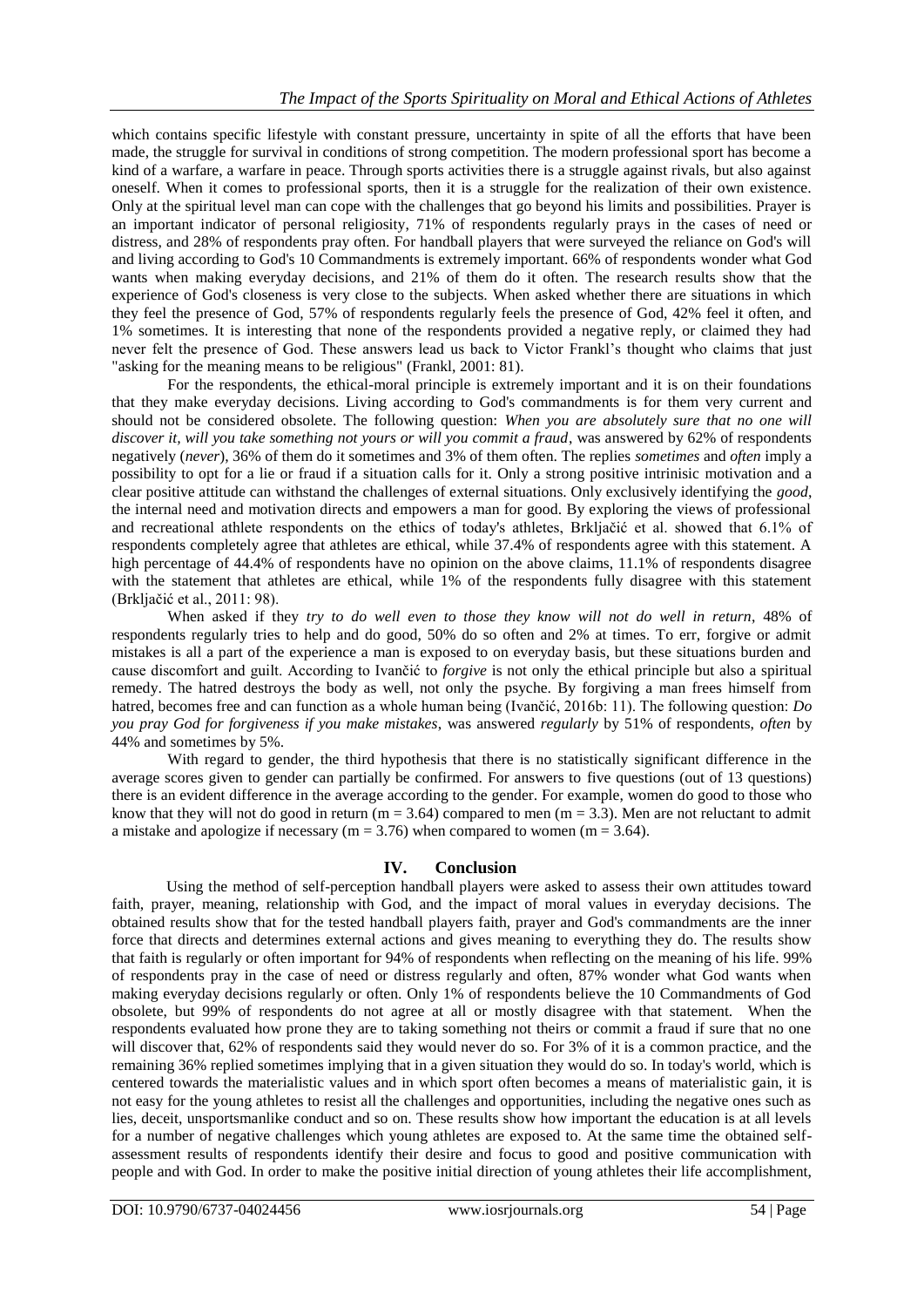moral and ethical education is a necessity as it will train the young athletes to build the value criteria which will enable them to morally judge actions. Only the clear and positively-oriented ways make a versatile and comprehensive development and growth possible. The search for meaning, orientation towards good and ethical-moral action can be maximized through sports activity and realized only if the person is fully developed through psycho-physical and spiritual aspect. In doing so, through faith, prayer, searching for meaning, thanksgiving, forgiveness, relationship with God and his commandments intrapersonal dimension is formed and thus positive attitudes are being built that actively influence the moral-ethical action and become visible indication of the strong and deep sport spirituality. On the other hand, relativization of good and evil, the denial of general human moral criteria, excessive individualism, one-sided emphasis and overemphasis of purely material goods and personal benefits are visible indicators of the lack of transcedental and are a sign of insufficient sports spirituality. The results of some previous studies (according to Terry Jonas Egli, 2013) have shown that athletes are more religious than non-athletes. The results and the analysis of this study confirm the high level of focus towards religiosity and spirituality, but we must bear in mind that Croatia is a small Catholic country with a traditional culture in which religion plays a major role. According to Leutar and Josipović (2008), the higher degree of the modernization of society, the lower the proportion of young people who are religious. It would be interesting to further investigate and compare the religiosity and spirituality of athletes with regard to economically more developed countries and a higher degree of modernization of the society.

The scientific contribution of this work and its research is reflected in the allocation of sport as an activity that is not related only to physical fitness and activity, but sees a man as a complex and comprehensive ontological being inherent in its anthropological dimension.

#### **References**

- [1]. Blaţević, J. (2014) *New Age i kršćanstvo. Enciklopedijski priručnik,* Verbum, Split.
- [2]. Brnĉić, J. (2006) Rijeĉima ponovno uspostaviti smisao, Povodom knjige A. Chouraquija, Deset zapovijedi danas, *Filozofska istraživanja,* 104 God. 26 (4) 891-904).
- [3]. Berger, L. P. (2008) *Desekularizacija sveta. Oživljavanje religije i svetska politika,* Novi Sad, Mediterran publishing.
- [4]. Brkljaĉić, Morana (2007) Etika i sport, *Medicina* (43) 230-233.
- [5]. Berger, L. P. (2008) *Desekularizacija sveta. Oživljavanje religije i svetska politika,* Novi Sad, Mediterran publishing.
- [6]. Brkljačić Žagrović, M., Brkljačić Beg, S., Mavrinac, M., Sorta-Bilajac Turina, I., Bunjevac, I., Čengić, T. (2011) Može li suvremeni sport bez svoje etike? – potreba za sustavnom edukacijom, *JAHR,* Godišnjak Katedre za društvene i humanistiĉke znanosti u medicini, Medicinski fakultet Sveuĉilišta u Rijeci, 2 (3) 93-110.
- [7]. Czech, D. R., Wrisberg, C., Fisher, L., Thompson, C., & Hayes, G. (2004) The experience of Christian prayer in sport An existential phenomenological investigation. *Journal of Psychology and Christianity, 2,* 1-19.
- [8]. Ćimić, E. (1986) Podrijetlo ravnodušnosti prema religiji i/ili prema ateizmu, [file:///C:/Users/Korisnik/Downloads/3\\_4\\_7\\_Esad\\_Cimic\\_Podrijetlo\\_ravnodusnosti\\_prema\\_religiji\\_i\\_ili\\_prema\\_ateizmu%20\(1\).pdf](file:///C:\Users\Korisnik\Downloads\3_4_7_Esad_Cimic_Podrijetlo_ravnodusnosti_prema_religiji_i_ili_prema_ateizmu%20(1).pdf) (accessed on 28/1/2017)
- [9]. Ćorić, Š. Š. (1997) *Psihologija religioznosti,* II. dopunjeno izdanje, Naklada Slap, Jastrebarsko.
- [10]. Ĉrpić, G., Zrinšĉak, S. (2010) Dinamiĉnost u stabilnosti: religioznost u Hrvatskoj 1999. i 2008. godine, *Društvena istraživanja,* god. 19, br. 1-2 (105-106) str. 3-27.
- [11]. Duĉkić, A., Kokorić, S. B. (2014) Duhovnost resurs za prevladavanje kriznih ţivotnih situacija kod pripadnika karizmatskih zajednica, *Ljetopis socijalnog rada,* 21 (3) 425-452.
- [12]. Egli, T. J. (2013) Doctoral Dissertations "AASP Certified Consultants' Experiences of Spirituality within Sport Psychology Consultatiion", PhD diss., University of Tennessee.
- 
- [13]. Fukuyama, M. A.; Sevig, T. D. (1999) *Integrating spirituality into multicultural counseling*, Thousand Oaks, CA: Sage. [14]. Frankl, E. V. (2001) *Bog kojega nismo svjesni. Psihoterapija i religija,* V. promijenjeno i popravljeno izdanje, Biblioteka Oko tri ujutro, Zagreb.
- [15]. Fowler, W. J. (1981) *Stages of faith: the psychology of human development and the quest for meaning*, New York: HarperCollins. [16]. Kučiš, V., Spehnjak, M. (2015) Education activities and moral growth of the percep
- [16]. Kuĉiš, V., Spehnjak, M. (2015) Education activities and moral growth of the perception of athletes about their own religion. *Acta kinesiologica*, ISSN 1840-2976, Sep. 2015, vol. 9, suppl. 1, str. 39–46.
- [17]. Ivan Pavao II. *Salvifici doloris*, Kršćanska sadašnjost, Zagreb, 1990.
- [18]. Ivanĉić, T. (2011) *Dijagnoza duše i hagioterapija,* VIII. izdanje, Teovizija, Zagreb.
- [19]. Ivanĉić, T. (2013) *Hagijoterapija u susretu s čovjekom,* Teovizija, Zagreb.
- [20]. Ivanĉić, T. (2016a) *Svestrana izranjenost čovjeka. Hagioterapija izranjenosti,* Teovizija, Zagreb.
- [21]. Ivanĉić, T. (2016b) *Molitva koja liječi*, XX. izdanje, Teovizija, Zagreb.
- 
- [22]. Jukić, J. (1997) *Lica i maske svetoga. Ogledi iz društvene religiologije*, KS, Zagreb.<br>[23]. Jemmer, P. (2009) Intrapersonal Communication: the Hidden Language, *European*, [23]. Jemmer, P. (2009) Intrapersonal Communication: the Hidden Language, *European Journal of Clinical Hypnosos*, 9 (1) 37-49.
- [24]. Leutar, Z., Leutar, I. (2010) Religioznost i duhovnost u socijalnom radu, *Crkva u svijetu,* 45 (1) 78-103.
- [25]. Leutar, Z., Josipović, A. M. (2008) Neke dimenzije religioznosti mladih, u: *Nova prisutnost,* VI (3) 373-395.
- [26]. Lipton, H. Bruce (2007) *Biologija vjerovanja. Znanstveni dokaz o nadmoći uma nad materijom,* TELEdisk, Zagreb.
- [27]. Migles, Silvija (2016) Socijalna dimenzija Deset riječi: bitni sadržaj vjerskoga odgoj za današnje vrijeme, u: Lađa, God. 11, br. 4 (42) 6-16.
- [28]. *Novi zavjet* (1993) Novi zavjet s grĉkog izvornika preveli Bonaventura Duda i Jerko Fuĉak, Kršćanska sadašnjost, Zagreb.
- [29]. Perak, B. (2010) Prema kognitivnoznanstvenom shvaćanju iskustva svetoga, *Filozofska istraživanja,* 117-118, God. 30, sv. 1-2, 237-267.
- [30]. Parry, J., Robinson, S., Watson, J. N., Nesti, M. (2007) *Sport and Spirituality An Introduction,* London: Routledge.
- [31]. Tomašević, L. (2015) Etike "Trećeg lica" i moralne vrednote, *Služba Božja*, 55 (2) 155 178.
- [32]. Shiah, Y. J., Chang, F., Chiang, S. K., Lin, I. M., Tam, W. C. C. (2015) Religion and Health: Anxiety, Religiosity, Meaning of Life and Mental Health, *J Relig Health,* 54 (1) 35-45.
- [33]. Šafarić, A. (2012) *Filozofija sporta,* Bjelovar, Amanita.

DOI: 10.9790/6737-04024456 www.iosrjournals.org 55 | Page